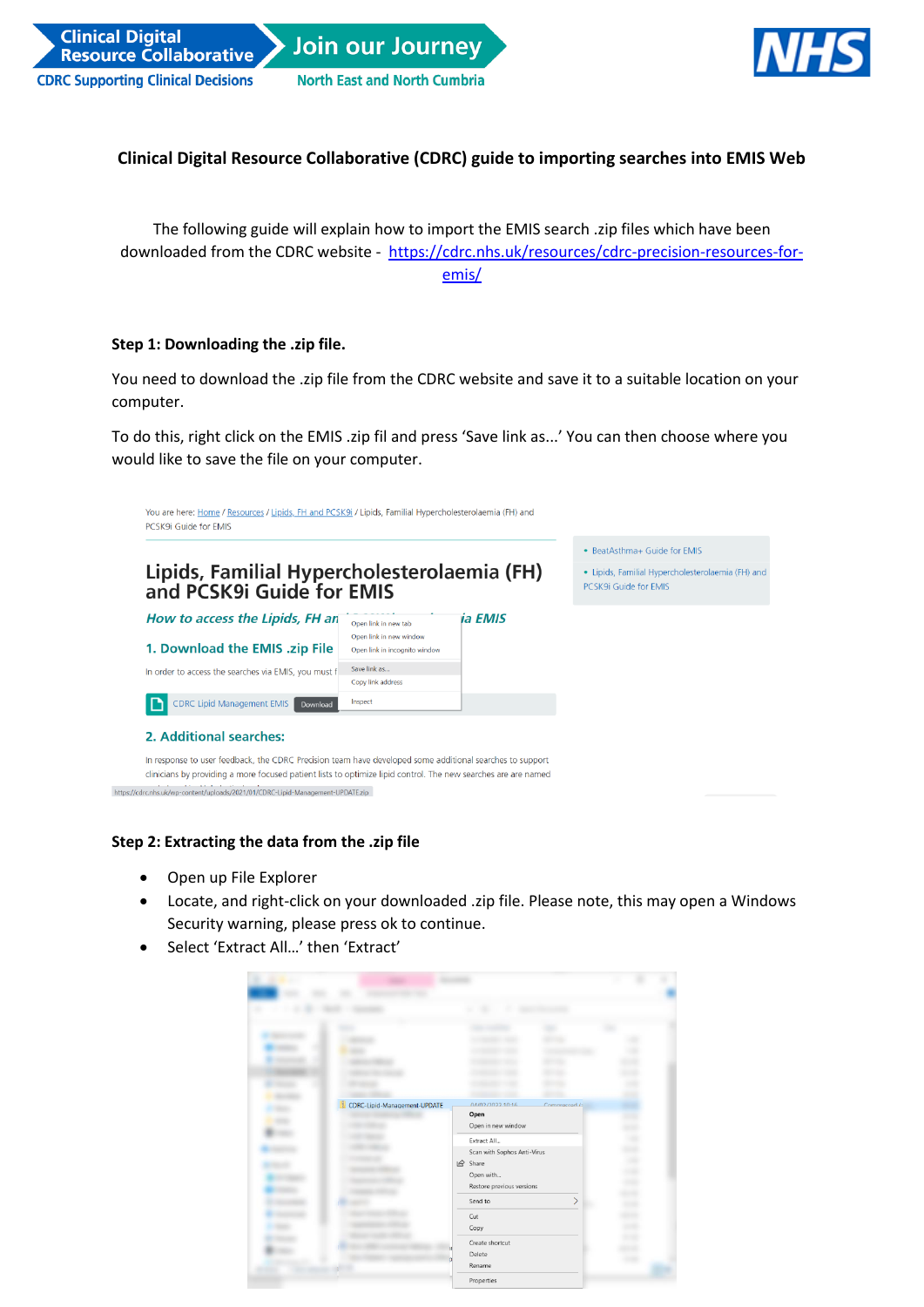



## **Step 3: Importing the .zip file into EMIS**

- Open up EMIS and select the EMIS ball in the top left hand corner
- Go to Reporting > Population Reporting



- Add a new folder by right-clicking on your organisation name or on one of the existing subfolders and clicking on Add > Folder
- You can name this folder 'CDRC Resources'



• Select on this new folder, and with it highlighted, click on 'import' which is located in the ribbon menu.

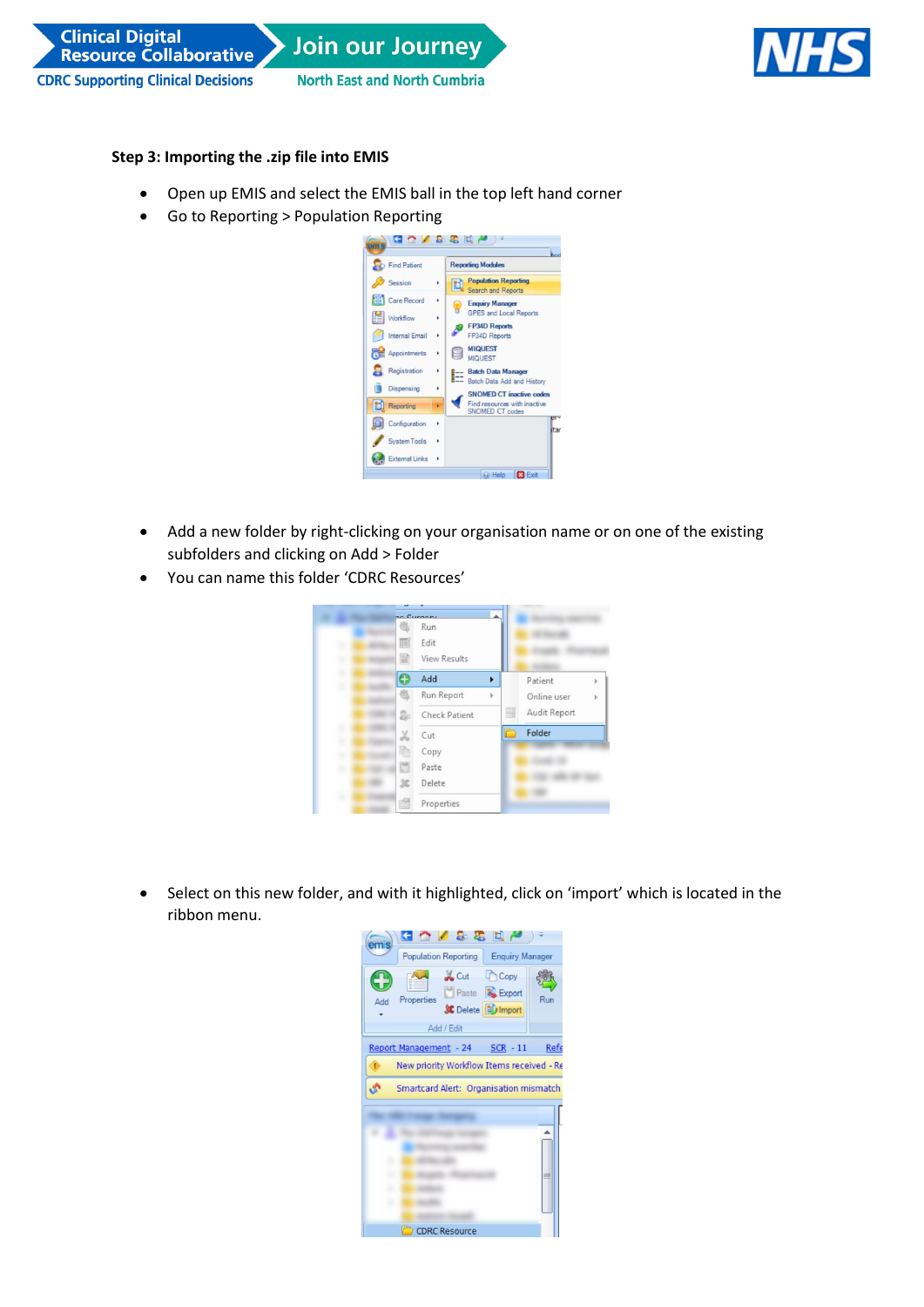**Clinical Digital Resource Collaborative** 

**Join our Journey** 



**CDRC Supporting Clinical Decisions** 

**North East and North Cumbria** 

- This will open the Enquiry Document Import menu. Select the three '…' next to the Enquiry Document search bar to search for the .zip file on your computer.
- Open the appropriate folder, which in this example is CDRC-Lipid-Management-Update and select the file CDRC Lipid Management
- This will upload the searches from this file, which can be the left hand side of the Enquiry Document Import menu
- Press 'ok'
- A new subfolder will automatically be created, in this example, named CDRC Lipid Management.



| $\leftarrow$<br>si Si<br>$\omega$ .<br>个 |            | $\frac{1}{16}$ > This PC > Documents > |                  |             | $\overline{\text{C}}$<br>$\checkmark$ | Search Documents<br>o. |                |
|------------------------------------------|------------|----------------------------------------|------------------|-------------|---------------------------------------|------------------------|----------------|
| Organize -                               | New folder |                                        |                  |             |                                       | $\mathbb{R}$ .         | $\blacksquare$ |
| <b>x</b> Quick access<br>$\checkmark$    |            | $\overline{\phantom{a}}$<br>Name       | Date modified    | Type        | Size                                  |                        |                |
| Desktop<br>Downloads #                   | $\pi$      | CDRC-Lipid-Management-UPDATE           | 04/02/2022 10:22 | File folder |                                       |                        |                |
| Documents #                              |            |                                        |                  |             |                                       |                        |                |
| Pictures                                 | À.         |                                        |                  |             |                                       |                        |                |
| Music<br>ь<br>temp                       |            |                                        |                  |             |                                       |                        |                |
| <b>同</b> Videos                          |            |                                        |                  |             |                                       |                        |                |
| <b>C</b> OneDrive<br>$\mathbf{v}$        |            |                                        |                  |             |                                       |                        |                |
| $\vee$ $\Box$ This PC                    |            |                                        |                  |             |                                       |                        |                |
|                                          | File name: |                                        |                  |             | $\checkmark$                          | Xml Files (*.xml)      | $\checkmark$   |
|                                          |            |                                        |                  |             |                                       | Cancel<br>Open<br> ▼   |                |

|                                                                                                               | Population Reporting Enquiry Manager FP34D Reports MIQUEST<br>Batch Data Manager SNOMED CT inactive codes                                                                                                                                     |                                                                                        | $\Box$      |  |  |  |
|---------------------------------------------------------------------------------------------------------------|-----------------------------------------------------------------------------------------------------------------------------------------------------------------------------------------------------------------------------------------------|----------------------------------------------------------------------------------------|-------------|--|--|--|
| Copy<br>on Cut<br>C<br>Paste & Export<br>Properties.<br>Add<br><b>X</b> Delete <b>Bu</b> Import<br>Add / Edit | $R =$<br>微<br>E<br>Is.<br>腎<br>$0 = 82$ $0 = 64$<br>Fis<br>80<br>Edit<br>View Export<br>Results Results<br>Patient Patient + Age / Auto<br>List Address Sex<br>Run<br>Mail Batch Check<br>Merge Add Patient<br>Print<br>Actions<br>Run Report | 自<br>$\rightarrow$<br>『昌<br>Full Folder<br>Hierarchy Hierarchy<br>Find<br>Find<br>View |             |  |  |  |
| Report Management - 24<br>$SCR - 11$                                                                          | Referrals - 2 (2) Documents - 10 Medicine Management - 35 (35) Registration - 810 (4)                                                                                                                                                         |                                                                                        |             |  |  |  |
|                                                                                                               | New priority Workflow Items received - Registration, Medicine Management, Referrals                                                                                                                                                           |                                                                                        |             |  |  |  |
| o.                                                                                                            | Smartcard Alert: Organisation mismatch between Smartcard role and EMIS Web role.<br>×                                                                                                                                                         |                                                                                        |             |  |  |  |
|                                                                                                               | Name                                                                                                                                                                                                                                          | Population Count % Last Run<br>Search Type<br>Scheduled                                | Code System |  |  |  |
| E<br>4 CDRC Resource<br><b>CDRC Lipid Management</b><br>p.                                                    | <b>CDRC</b> Lipid Management                                                                                                                                                                                                                  |                                                                                        |             |  |  |  |